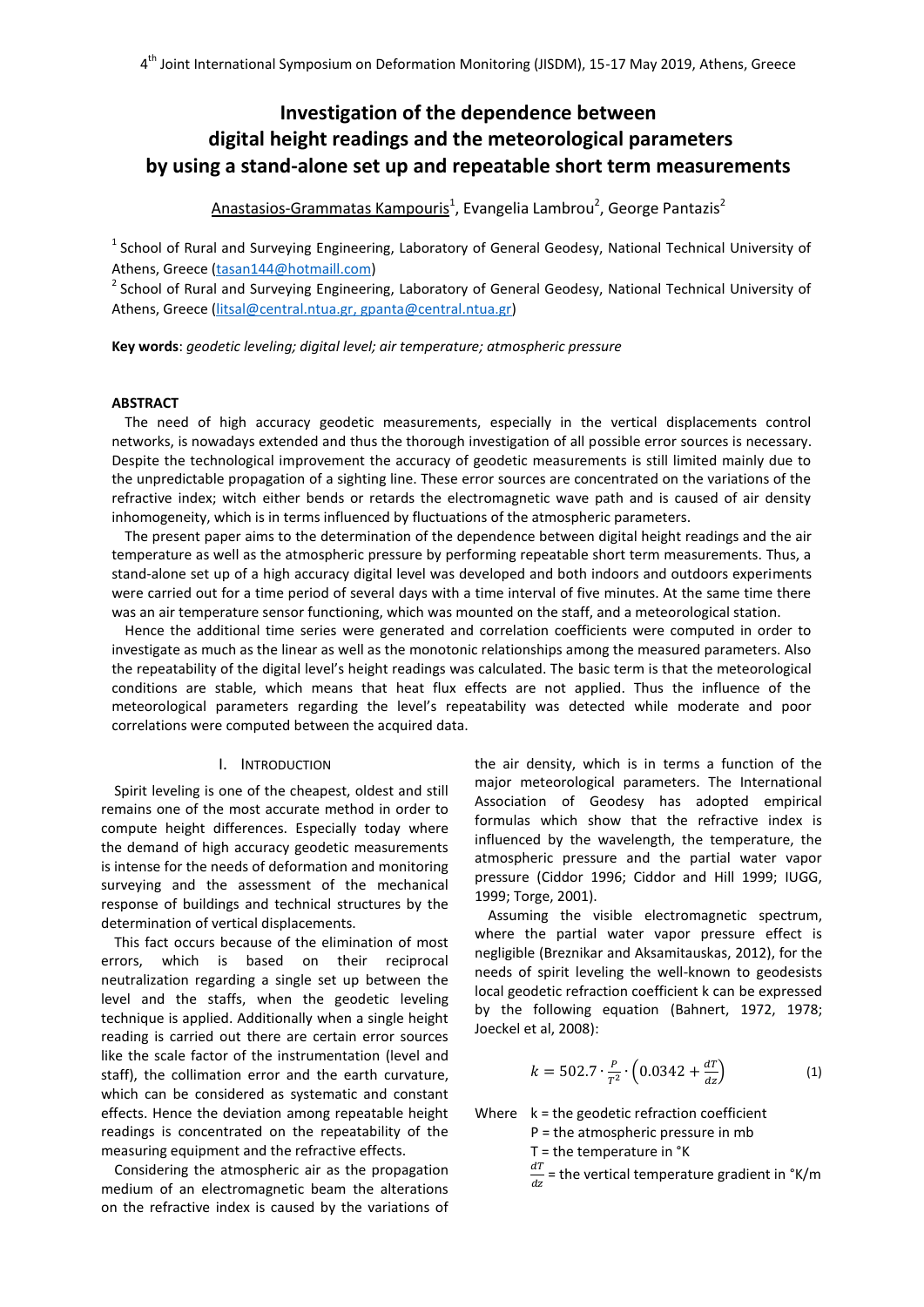By logging and differentiating equation 1 yields that the local geodetic refraction coefficient k is strongly dependent on the temperature gradient and is slightly dependent on the absolute air temperature and the atmospheric pressure (Brocks, 1939; Hirt et al, 2010; Torge, 2001; Wunderlich, 1985):

$$
\frac{1}{k} \cdot dk = \frac{1}{P} \cdot dP - \frac{2}{T} \cdot dT + \frac{1}{0.0342 + \frac{dT}{dz}} \cdot d\frac{dT}{dz} \quad (2)
$$

In this paper the dependence among height readings, air temperature and atmospheric pressure is being investigated. Hence, both indoors and outdoors experimental tests were carried out by implementing a stand-alone set up of a high accuracy digital level and an air temperature sensor node mounted on the barcoded invar staff. Thus, the additional time series were generated, containing repeatable short term measurements of height readings, air temperatures and atmospheric pressures for a time period of several days and a time interval of 5 minutes. Moreover the repeatability of the digital level is being evaluated.

#### II. DATA ACQUISITION

# A. *Instrumentation and Stand-alone Set Up*

The geodetic instrumentation used in order to carry out the experimental tests and generate the corresponding time series was Leica DNA03 digital level, GPCL bar coded invar staffs and a heavy duty tripod. The stand-alone set up of the digital level was implemented by using a GEV 186 Y cable that ensured initially the uninterrupted power supply, by using a 12V external battery, as long as with the seamless data transfer, by online commanding of the digital level via an RS232 serial communication and the corresponding software (figure 1).



Figure 1. The automatic, stand alone and controlled set up of the DNA03 digital level.

The air temperature measurements were carried out by using a LORD MicroStrain TC-Link-LXRS sensor (figure 2) that was mounted on the invar staff at the same height as the level's telescope. This kind of sensor can be controlled wirelessly. Additionally the

atmospheric pressure was acquired by using a Davis Vantage Vue weather station with a measuring accuracy of ±1mb. The station is placed at the same building where the experimental tests took place. Moreover a mobile weather station was used in order to convert the pressure readings to the desired mean altitude of the experiment.



Figure 2. The LORD MicroStrain TC-Link-LXRS sensor node [http://www.microstrain.com/wireless/tc-link-1ch].

Before the implementation of the experimental tests the digital level was checked at a local comparator while the reference scale of the temperature sensor was calibrated by using a climatic chamber device and the repeatability as well as the measuring accuracy was evaluated at ±0.1°C (Kampouris, 2018).

Regarding the outdoors experimental test and in order to secure proper lighting conditions during the night and assure the level's measuring ability a spotlight was used. The spotlight was placed at safe distance so that the air temperature sensor would not get heated, while an automatic operating mode was accomplished by using a timer switch (figure 3).



Figure 3. The spotlight and the3m invar bar coded staff just after sunset

#### B. *Generated Time Series*

After developing an automatic, stand alone and controlled set up there were three experimental tests that were carried out at the School of Rural and Surveying Engineering (SRSE) of the National Technical University of Athens (NTUA) in order to compute the dependence of the height readings and the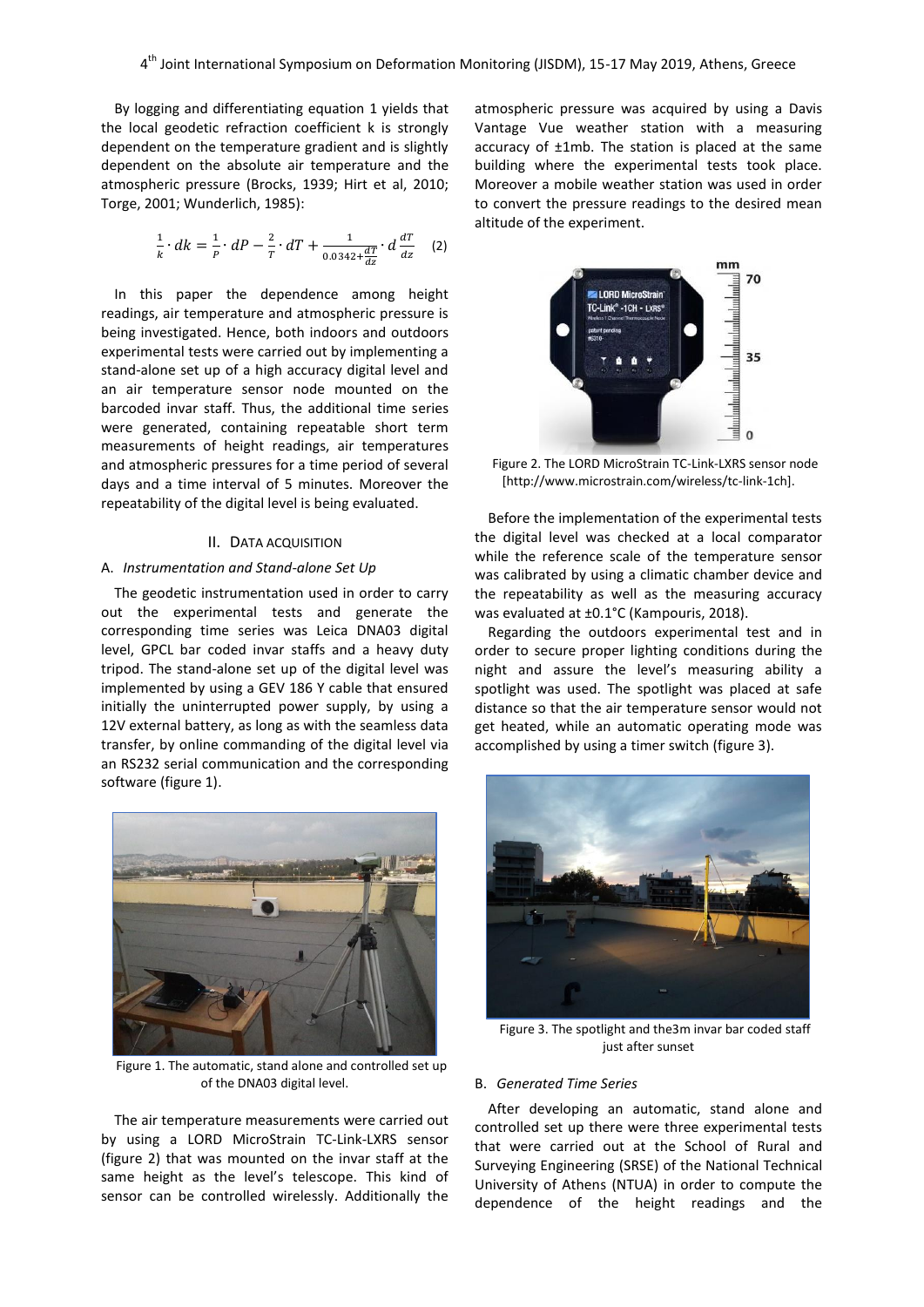meteorological parameters regarding spirit levelling measurements. Thus, the digital level that was deployed, was observing a bar coded invar staff. The height readings acquisition had a time interval of 5 minutes at a period of some days. Simultaneously to the height readings there were air temperature measurements taking place by using the air temperature sensor mounted on the invar staff.

Additionally the weather station was continuously generating time series of the atmospheric pressure. These measurements were then converted to the desired altitude with respect to the corresponding sampling measurements of the mobile weather station. The development of the aforementioned set up provided a synchronization of the different time series that was of the order of some seconds.

Thus, there were three experimental tests that were carried out two indoors and one outdoors at a sighting distance of about 25m, 50m and 40m respectively. The first test is not thoroughly presented in this paper because the trend lines of the measured parameters were completely stationary.

The fact that needs to be highlighted is that the meteorological conditions of the tests were chosen to be stable. This means that the ventilation and heating were switched off regarding the indoors experimental test while the part of the outdoors time series after sunrise (08:00) and just before sunset (17:00) were trimmed off and excluded from the computations. This happened in order to minimize the atmospheric turbulence fluctuations (which are increased indoors due to heating and ventilation and outdoors because of the heat flux due to convection) (Brunner & Kukuvec, 2011; Hirt et al, 2010).

These fluctuations except the height readings mainly affect the credibility of the air temperature measurements. Especially when the air temperature sensor is directly radiated by the sun, it gets heated and due to its thermal capacity the reliability of the measurements becomes questionable.

#### *1)* Indoors Set Up

The indoors experimental test was conducted at the basement tunnel of SRSE which is used for the metrological check and calibration of geodetic instrumentation (figure 4). The tunnel has a total length of about 50m.The digital level's measurements initiated at 2017-12-21 16:00:00 and ended at 2017- 12-25 23:50:00, which is namely a total period of 4 days 7 hours and 50 minutes.

Table 1. The digital level's reading statistics of the indoors experimental test.

| <b>DNA Reading</b> | Mean      | St. Dev. | n/NA    |  |
|--------------------|-----------|----------|---------|--|
| Height             | 1.112146m | $±65$ um | 1247/23 |  |
| <b>Distance</b>    | 49.529m   | $+7$ mm  | 1247/23 |  |

The level's readings statistics are presented in table 1, where n is the number of the readings and NA is the number of the not available measurements.



Figure 4. the instrumentation set up of the indoors experimental test

The instrument height was developed and measured at 1.27m. The height readings of the indoors experimental test are graphically illustrated by a grey line in figure 5.



The height readings present a slight cyclicality while they demonstrate a decreasing trend. Additionally the kernel density plot, which is presented in figure 6, indicates that there are two main values in the height readings time series.



Figure 7 illustrates the air temperature sensors' readings, where also a decreasing trend with a pacing pattern is observed. Additionally figure 8 demonstrates the atmospheric pressure, which is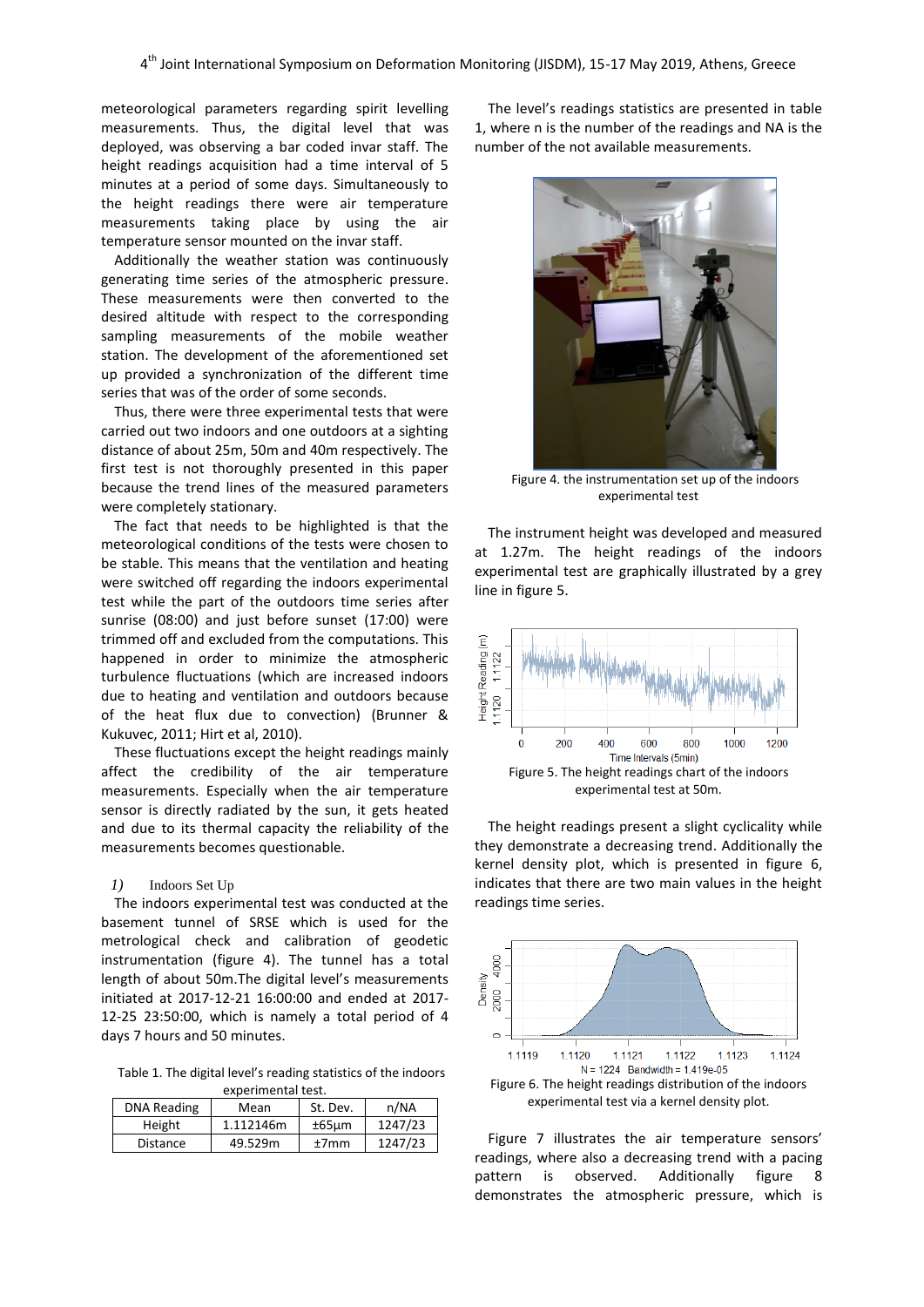decreasing during the first day and is increasing thereafter.



Figure 7. The air temperature sensors' readings of the indoors experimental test.



Figure 8. The pressure readings time series of the indoors experimental test.

#### *2)* Outdoors Set Up

The outdoors experimental test was carried out on the rooftop of SRSE. The only alteration to the previously conducted experiment is that a 3 meter bar coded invar staff was used. Moreover in order to secure proper lighting conditions during the night and assure the level's measuring ability a spotlight was used.

The overall instrumentation set up of the outdoors experimental test is presented in the figures 1and 3, where the horizontal distance between the level and the staff was a bit less than 40m.

The DNA03 readings of the second experimental test started at 2018-01-04 19:25:00 and ended at 2018-01- 08 23:50:00, which corresponds to a total period of 4 days, 4 hours and 35 minutes with minor gaps among the measurements.

The height readings statistics, as they were finally trimmed, are presented in table 2. The instrument height was set and measured at 1.657m.

Table 2. The digital level's reading statistics of the outdoors experimental test.

| <b>DNA Reading</b> | Mean      | St. Dev.              | n/NA     |  |  |  |
|--------------------|-----------|-----------------------|----------|--|--|--|
| Height             | 1.633589m | 1206/440<br>$±151$ um |          |  |  |  |
| <b>Distance</b>    | 37.949m   | ±6mm                  | 1206/440 |  |  |  |

The following figure (9) demonstrates the height readings of the digital level for the outdoors experimental test. The trimmed parts of the height readings time series are plotted with red color. Moreover the height readings trend-line apparently shows cyclicality and an incrementing tendency.



Figure 9. The height readings and the trimmed parts (red color) of the outdoors experimental test at 35m.

Additionally figure 10 represents as much as the initial as well as the final trimmed height readings distribution with red and grey color respectively. The number of the readings (N) and the smoothing bandwidth are referred to the trimmed readings. These two kernel density plots indicate that there are two to three main values contained therein the data



Figure 10. The initial (red color) and the trimmed height readings distribution of the outdoors experimental test via a kernel density plot.

Figure 11 illustrates the air temperature sensors' readings of the outdoors experimental test, where the hills correspond to the daylight part. In this graph the cyclicality between days is obvious but in general the temperature among the nights has an increasing tendency while the amplitude between the days is decreasing.



outdoors experimental test.

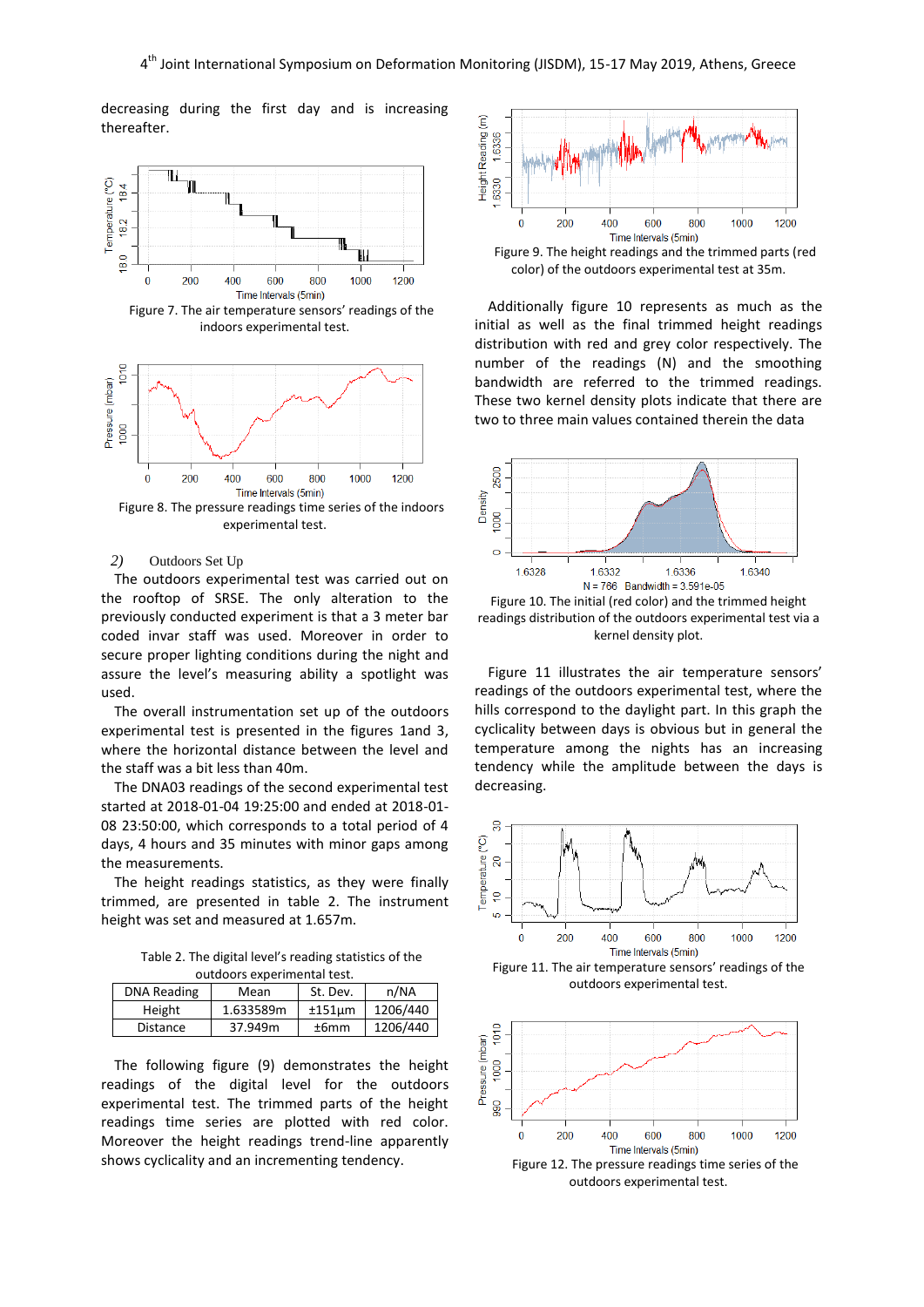Additionally figure 12 demonstrates the pressure readings with respect to the outdoors experimental test where an upward trend is observed.

#### III. RESULTS

# A. *Digital Level's Repeatability*

The repeatability of the digital level's measuring ability is computed through the standard deviation of each time series height readings with respect to the sighting distance. Pellegrinelli et al have demonstrated an empirical relationship in order to define the standard deviation of a single height reading with respect to the sighting distance (equation 3), by developing a motorization of DNA03 (Pellegrinelli et al, 2013).

$$
St. Dev. (mm) = 0.001 \cdot Dist. (m) + 0.005 \tag{3}
$$

where St. Dev. = the standard deviation of a height reading on an invar staff in mm Dist. = the horizontal distance between the level and the staff in m

Thus they performed an automatic stand-alone set up which measured continuously for 8 days in an indoors tunnel. The time interval was defined at 5 to 6 minutes, while five invar staffs were mounted in different distances. Hence they generated about 2000 readings per sighting distance and a linear model was then fitted to the computed standard deviation values.

By the utilization of the aforementioned equation table 3 is constructed with regard to the three experiments that were previously discussed. Thus, the expected standard deviation (third column of table 3) is computed by the formula of equation 3 with respect to the sighting distance of each experiment.

The statistical significance of the difference between the measured and the expected value was then tested for a confidence level of 95%. According to the statistical tests the indoors experimental tests seem to be in accordance to the expected values and manage to pass the test while the outdoors experiment failed to pass it.

Table 3. The expected and the measured standard deviations of the digital level's height readings.

| Exper.          | Sight. Dist. | Expected    | Measured    | 95%  |  |
|-----------------|--------------|-------------|-------------|------|--|
| <b>Indoors</b>  | 25.305m      | $±30 \mu m$ | $±29$ um    | Pass |  |
| <b>Indoors</b>  | 49.529m      | $±55 \mu m$ | $±65 \mu m$ | Pass |  |
| <b>Outdoors</b> | 37.949m      | ±43µm       | $±151$ um   | Fail |  |

Additionally the manufacturer denotes that the standard deviation of the height readings average has to be less than ±700μm at a sighting distance of 20m (Leica, 2006). This means that the repeatability of the Leica DNA03 digital level is not static but is depended on the micrometeorology of the terrain, the

environmental and lighting conditions (Kampouris, 2018).

A diploma thesis (Apodoulianakis, 2011) performed additional experimental tests with the Leica DNA03 at different lighting conditions and varying sighting distances. It is concluded that the slope of the linear model of equation 3 can range between 0.0038 and 0.0007, while the intercept can take either positive or negative sign values.

# B. *Correlations of the Measured Parameters*

The dependence of the measured parameters was computed by using the Pearson and the Spearman correlation coefficients for their linear and monotonic relationships respectively.

Figure 13 demonstrates the Pearson correlation coefficients among the measured values of the indoors experimental test, where some strong (Height - Temperature) and moderate (Height - Pressure) correlations are noticed. This is not a general assumption but characterizes the particular dataset and is due to the trends among the different time series.



Figure 13. The Pearson correlation coefficients of the measured values of the indoors experimental test.



Figure 14. The Spearman correlation coefficients of the measured values of the indoors experimental test.

These Pearson correlation coefficients values came up because the height readings along with the temperature measurements are decreasing, forming a strong uphill linear relationship. While atmospheric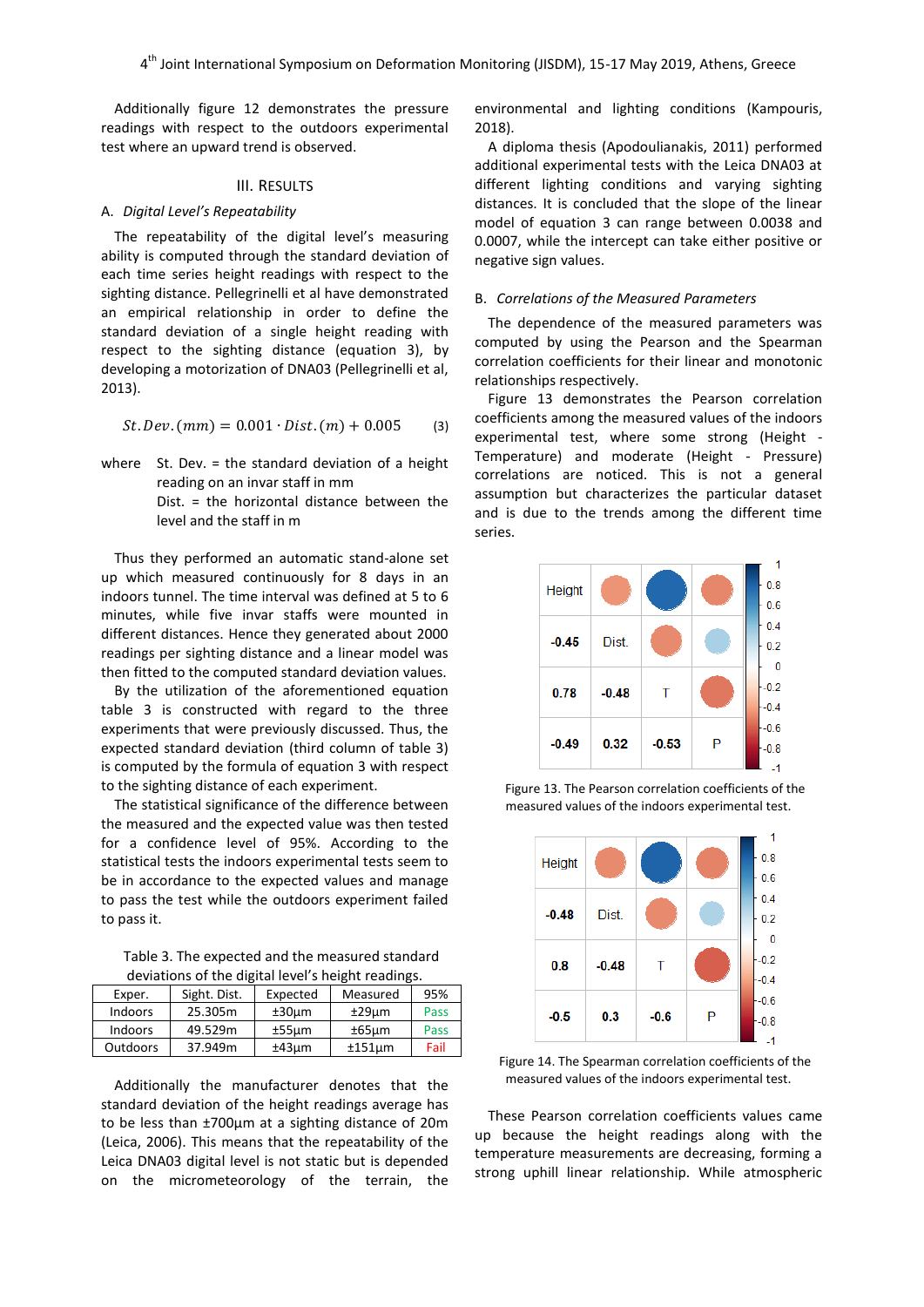pressure is increasing indicating a moderate downhill linear relationship with respect to the height readings.

Additionally the Spearman correlation coefficients of the outdoors experimental test (figure 14) do not indicate a noticeable difference with respect to the Pearson values. Even though that the correlations are slightly strengthened, regarding the parameters of interest.

The incrementing trends of the measured parameters of the outdoors experimental test, that have been noted earlier, interpret the strong (Height - Temperature) and moderate (Height - Pressure) Pearson correlation values that are presented in figure 15. Thus they indicate uphill linear relationships between height, pressure and temperature.



Figure 15. The Pearson correlation coefficients of the measured values of the outdoors experimental test.

The Spearman correlation coefficients that are demonstrated in figure 16 imply moderate and strong positive monotonic relationships among the parameters of interest. Again the Spearman correlation coefficients are slightly increased with respect to Pearson.



Figure 16. The Spearman correlation coefficients of the measured values of the outdoors experimental test.

# IV. CONCLUSIONS

Initially, the influence of the meteorological parameters regarding the height readings time series is determined by the intense fluctuations of the outdoors experimental test. Moreover this view is reinforced by the fact that the repeatability of the

digital level with respect to the external experiment failed to pass the statistical test.

Even the fact that both the experimental tests showed positive linear and monotonic correlations between the temperature and the height readings time series, this does not imply causation and further research needs to be made. This means that the computed correlation coefficients may only interpret the particular datasets. This means that the functional form of the influence of the atmospheric parameters regarding a single height reading seems to be neither linear nor monotonic.

#### References

- Apodoulianakis, L. N. (2011). Investigation of the measurement's change (repeatability) of digital levels at different conditions. Diploma Thesis. Laboratory of General Geodesy. SRSE. NTUA. Athens. (in Greek)
- Bahnert, G. (1972): Bestimmung und Verwendung vertikaler Temperaturgradienten. In: Vermessungstechnik, Vol. 5.
- Bahnert, G. (1987). Zur Bestimmung lokaler Refraktionskoeffizienten. Vermessungstechnik, 35(1), 14- 17.
- Breznikar, A., and Č. Aksamitauskas (2012). Atmospheric effects in geodetic levelling. Geodesy and Cartography, 38(4), 130-133.
- Brocks, K. (1939). Vertikaler Temperaturgradient und terrestrische Refraktion, insbesondere im Hochgebirge. Veröff. d. Meteorol. Inst. d. Univ. Berlin.
- Brunner, F. K., and A. Kukuvec (2011). Utility of geodetic refraction. Proc. INGEO, 2011, 22-24.
- Ciddor, P. E. (1996). Refractive index of air: new equations for the visible and near infrared. Applied optics, 35(9), 1566-1573.
- Ciddor, P. E., and R. J. Hill (1999). Refractive index of air. 2. Group index. Applied Optics, 38(9), 1663-1667.
- Hirt, C., S. Guillaume, A. Wisbar, B. Bürki and H. Sternberg (2010). Monitoring of the refraction coefficient in the lower atmosphere using a controlled setup of simultaneous reciprocal vertical angle measurements. Journal of Geophysical Research: Atmospheres, 115(D21).
- International Union of Geodesy and Geophysics (IUGG). (1999). Resolution 3 of the International Association of Geodesy. Comptes Rendus of the XXII General Assembly. (pp. 110-111). 19-30, July 1999. Birmingham.
- Joeckel, R., M. Stober and W. Huep (2008). Elektronische Entfernungs-und Richtungsmessung und ihre Integration in aktuelle Positionierungsverfahren, 5., neu bearbeitete und erweiterte Auflage.
- Kampouris, A. G. (2018). Investigation of refraction corrections in levelling by using repeatable short term height readings and the direct measurement of the temperature gradient. Master Thesis. MSc Geoinformatics. SRSE. NTUA. Athens.
- Leica Geosystems, (2006). Leica DNA03/DNA10 User Manual. Leica Geosystems AG. Heerbrugg. Switzerland.
- Pellegrinelli, A., A. Furini, M. Bonfé and P. Russo (2013). Motorised digital levels: development and applications. Survey Review, 45(330), 174-189.